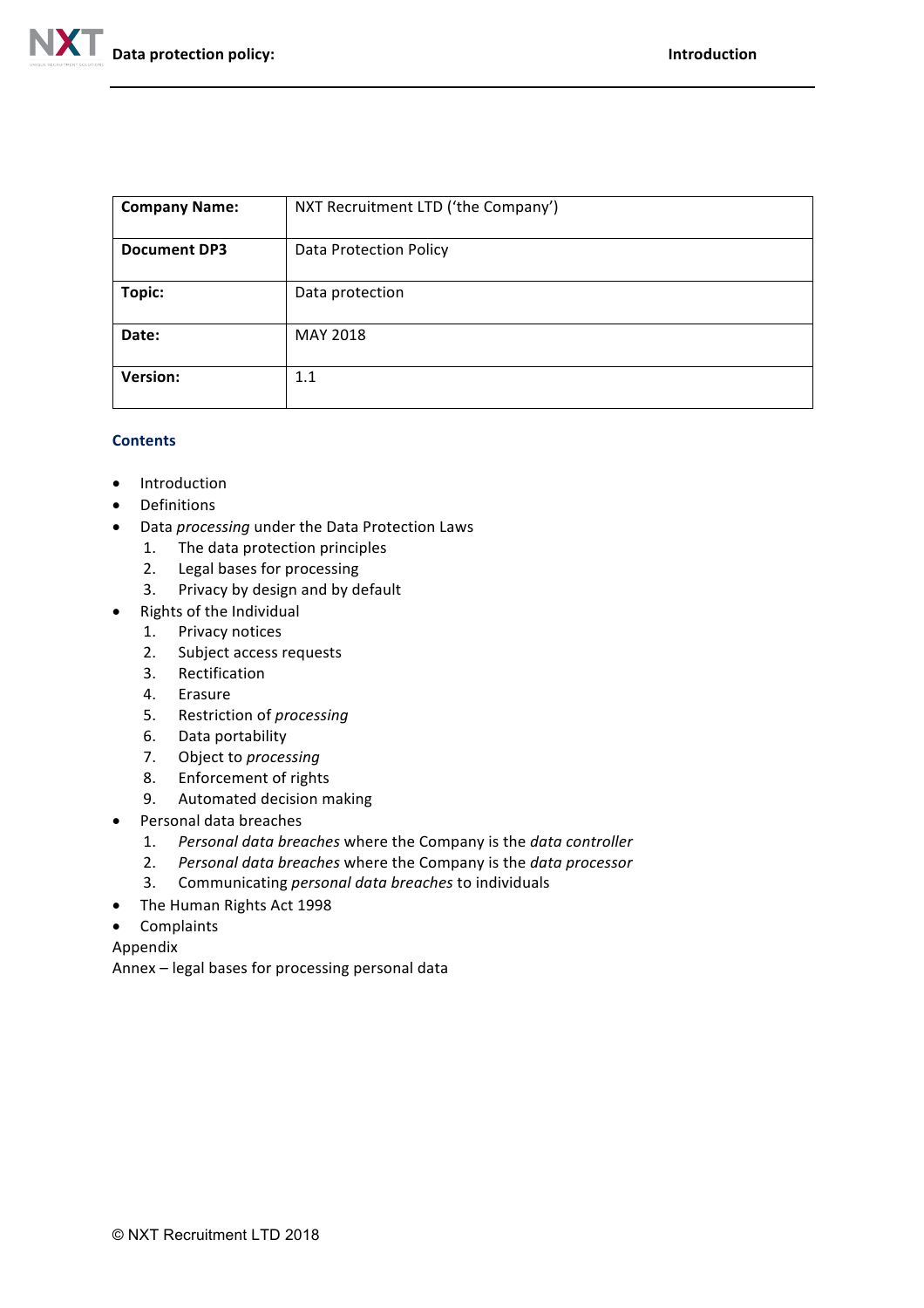All organisations that process *personal data* are required to comply with data protection legislation. This includes in particular the Data Protection Act 1998 (or its successor) and the EU General Data Protection Regulation (together the 'Data Protection Laws'). The Data Protection Laws give individuals (known as 'data subjects') certain rights over their *personal data* whilst imposing certain obligations on the organisations that process their data.

As a recruitment business the Company collects and processes both *personal data* and *sensitive personal data*. It is required to do so to comply with other legislation. It is also required to keep this data for different periods depending on the nature of the data.

This policy sets out how the Company implements the Data Protection Laws. It should be read in conjunction with the Data Protection Procedure.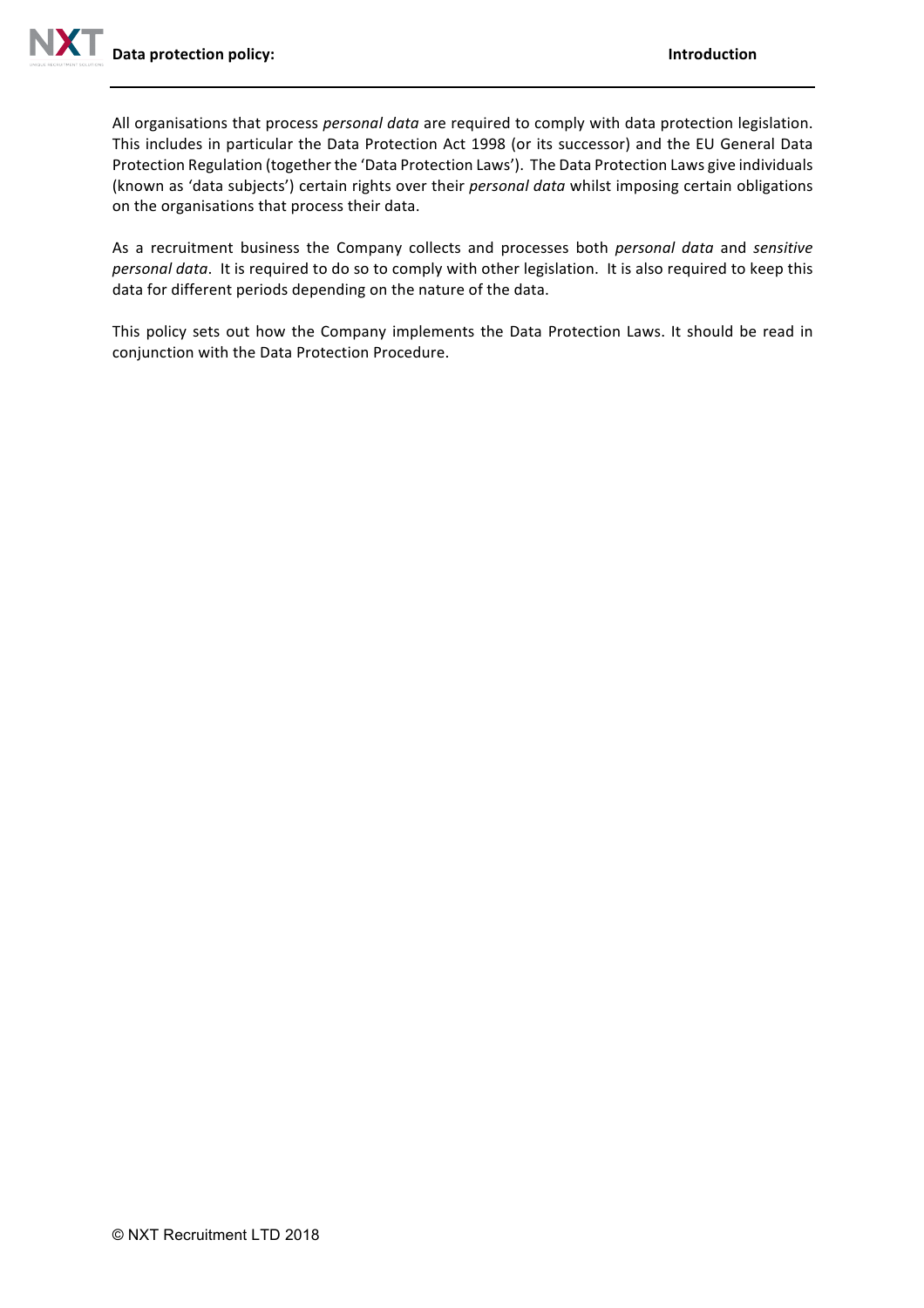In this policy the following terms have the following meanings:

'**consent'** means any freely given, specific, informed and unambiguous indication of an individual's wishes by which he or she, by a statement or by a clear affirmative action, signifies agreement to the *processing* of persona data relating to him or her;

**'***data controller*' means an individual or organisation which, alone or jointly with others, determines the purposes and means of the *processing* of *personal data*;

**'***data processor*' means an individual or organisation which processes personal data on behalf of the *data controller*;

**'***personal data'*\* means any information relating to an individual who can be identified, such as by a name, an identification number, location data, an online identifier or to one or more factors specific to the physical, physiological, genetic, mental, economic, cultural or social identity of that natural person. 

**'***personal data breach*' means a breach of security leading to the accidental or unlawful destruction, loss, alteration, unauthorised disclosure of, or access to, *personal data*;

**'***processing*' means any operation or set of operations performed on *personal data*, such as collection, recording, organisation, structuring, storage (including archiving), adaptation or alteration, retrieval, consultation, use, disclosure by transmission, dissemination or otherwise making available, alignment or combination, restriction, erasure or destruction.

**'***profiling*' means any form of automated *processing* of *personal* data consisting of the use of *personal data* to evaluate certain personal aspects relating to an individual, in particular to analyse or predict aspects concerning that natural person's performance at work, economic situation, health, personal preferences, interests, reliability, behaviour, location or movements;

**'***pseudonymisation'* means the *processing* of *personal* data in such a manner that the *personal* data can no longer be attributed to an individual without the use of additional information, provided that such additional information is kept separately and is subject to technical and organisational measures to ensure that the *personal data* are not attributed to an identified or identifiable individual;

'sensitive personal data'\* means personal data revealing racial or ethnic origin, political opinions, religious or philosophical beliefs, or trade union membership, and the *processing* of genetic data, biometric data, data concerning health, an individual's sex life or sexual orientation and an individual's criminal convictions.

\* For the purposes of this policy we use the term 'personal data' to include 'sensitive personal data' except where we specifically need to refer to *sensitive personal data*.

**'***Supervisory authority'* means an independent public authority which is responsible for monitoring the application of data protection. In the UK the *supervisory authority* is the Information Commissioner's Office (ICO).

All of these definitions are italicised throughout this policy to remind the reader that they are **defined terms.**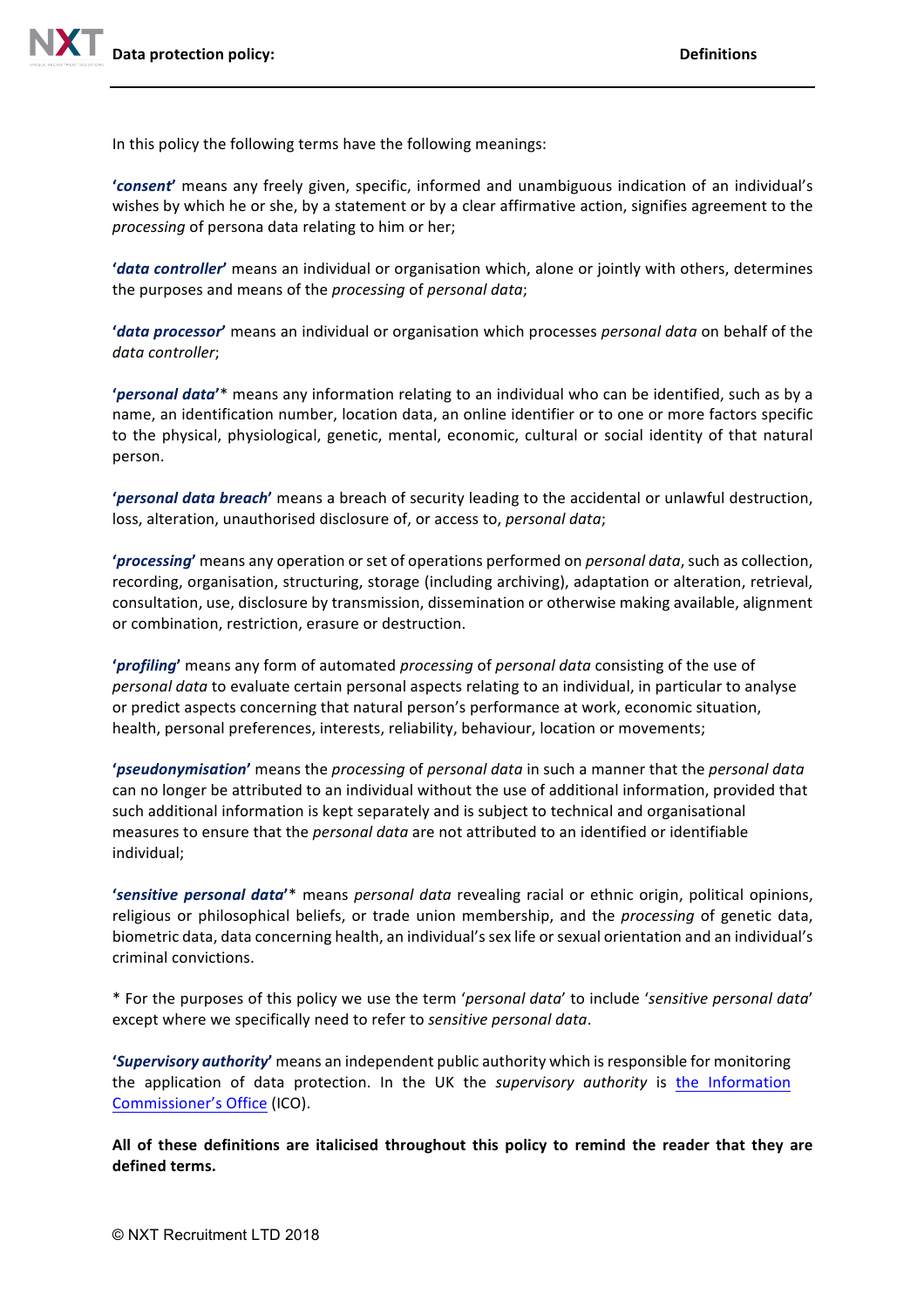The Company processes *personal data* in relation to its own staff, work-seekers and individual client contacts and is a *data controller* for the purposes of the Data Protection Laws. The Company has registered with the ICO and its registration number is  $00044824628$ 

The Company may hold *personal data* on individuals for the following purposes:

- Staff administration;
- Advertising, marketing and public relations
- Accounts and records;
- Administration and *processing* of work-seekers' *personal data* for the purposes of providing workfinding services, including *processing* using software solution providers and back office support.
- Administration and *processing* of clients' *personal data* for the purposes of supplying/introducing work-seekers.

### 1. The data protection principles

The Data Protection Laws require the Company acting as either *data controller* or *data processor* to process data in accordance with the principles of data protection. These require that *personal data* is:

- 1. Processed lawfully, fairly and in a transparent manner;
- 2. Collected for specified and legitimate purposes and not further processed in a manner that is incompatible with those purposes;
- 3. Adequate, relevant and limited to what is necessary in relation to the purposes for which they are processed;
- 4. Accurate and kept up to date; every reasonable step must be taken to ensure that *personal data* that are inaccurate, having regard to the purposes for which they are processed, are erased or rectified without delay;
- 5. Kept for no longer than is necessary for the purposes for which the *personal data* are processed;
- 6. Processed in a manner that ensures appropriate security of the *personal data*, including protection against unauthorised or unlawful *processing* and against accidental loss, destruction or damage, using appropriate technical or organisational measures; and that
- 7. The *data controller* shall be responsible for, and be able to demonstrate, compliance with the principles.

## **2.** Legal bases for processing

The Company will only process *personal data* where it has a legal basis for doing so (see Annex A). Where the Company does not have a legal reason for *processing personal data* any processing will be a breach of the Data Protection Laws.

The Company will review the *personal data* it holds on a regular basis to ensure it is being lawfully processed and it is accurate, relevant and up to date and those people listed in the Appendix shall be responsible for doing this.

Before transferring *personal data* to any third party (such as past, current or prospective employers, suppliers, customers and clients, intermediaries such as umbrella companies, persons making an enquiry or complaint and any other third party (such as software solutions providers and back office support)), the Company will establish that it has a legal reason for making the transfer.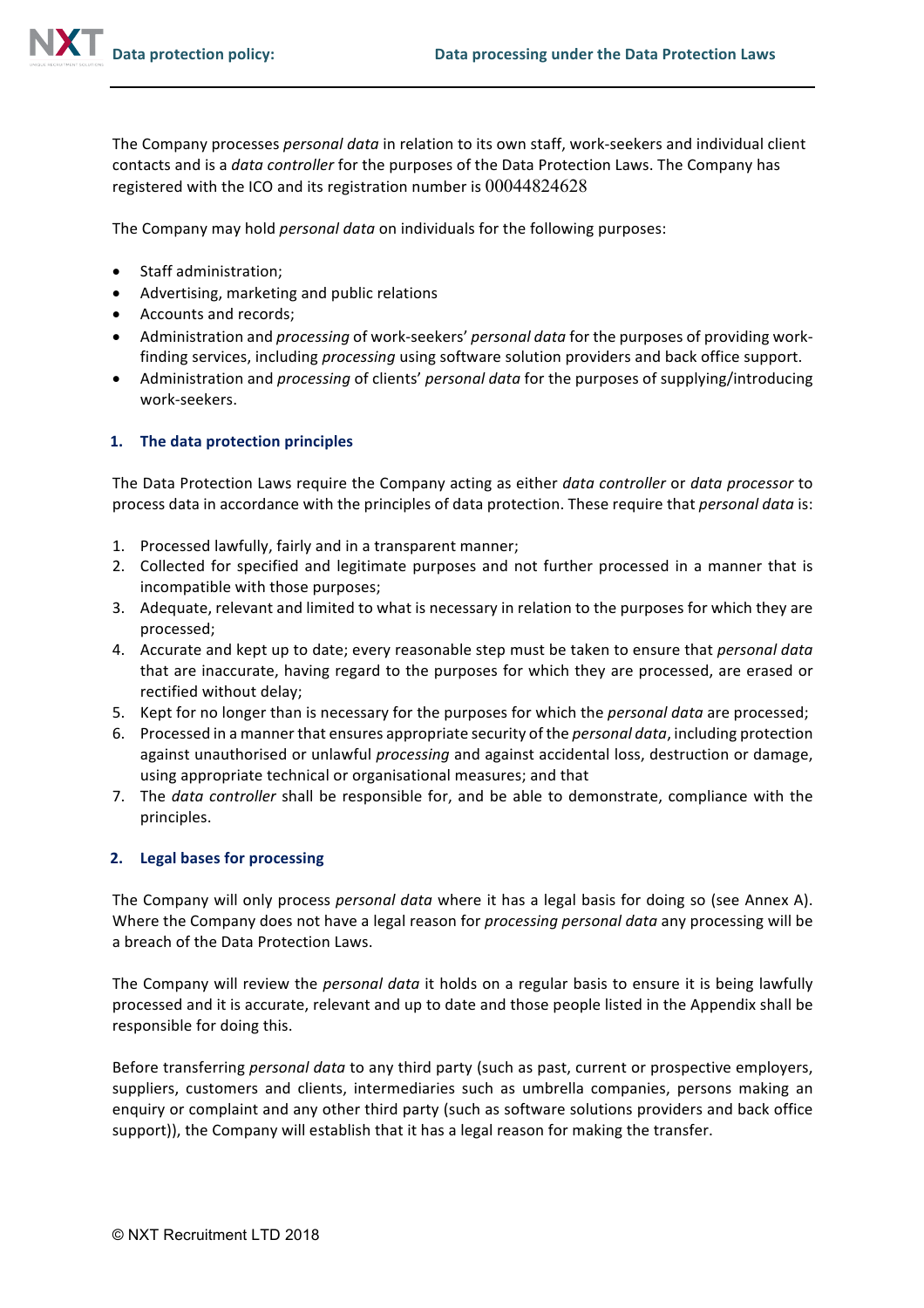### **3. Privacy by design and by default**

The Company has implemented measures and procedures that adequately protect the privacy of individuals and ensures that data protection is integral to all *processing* activities. This includes implementing measures such as:

- data minimisation (i.e. not keeping data for longer than is necessary);
- *pseudonymisation*;
- anonymization
- cyber security
- SSL Security
- two Factor authentication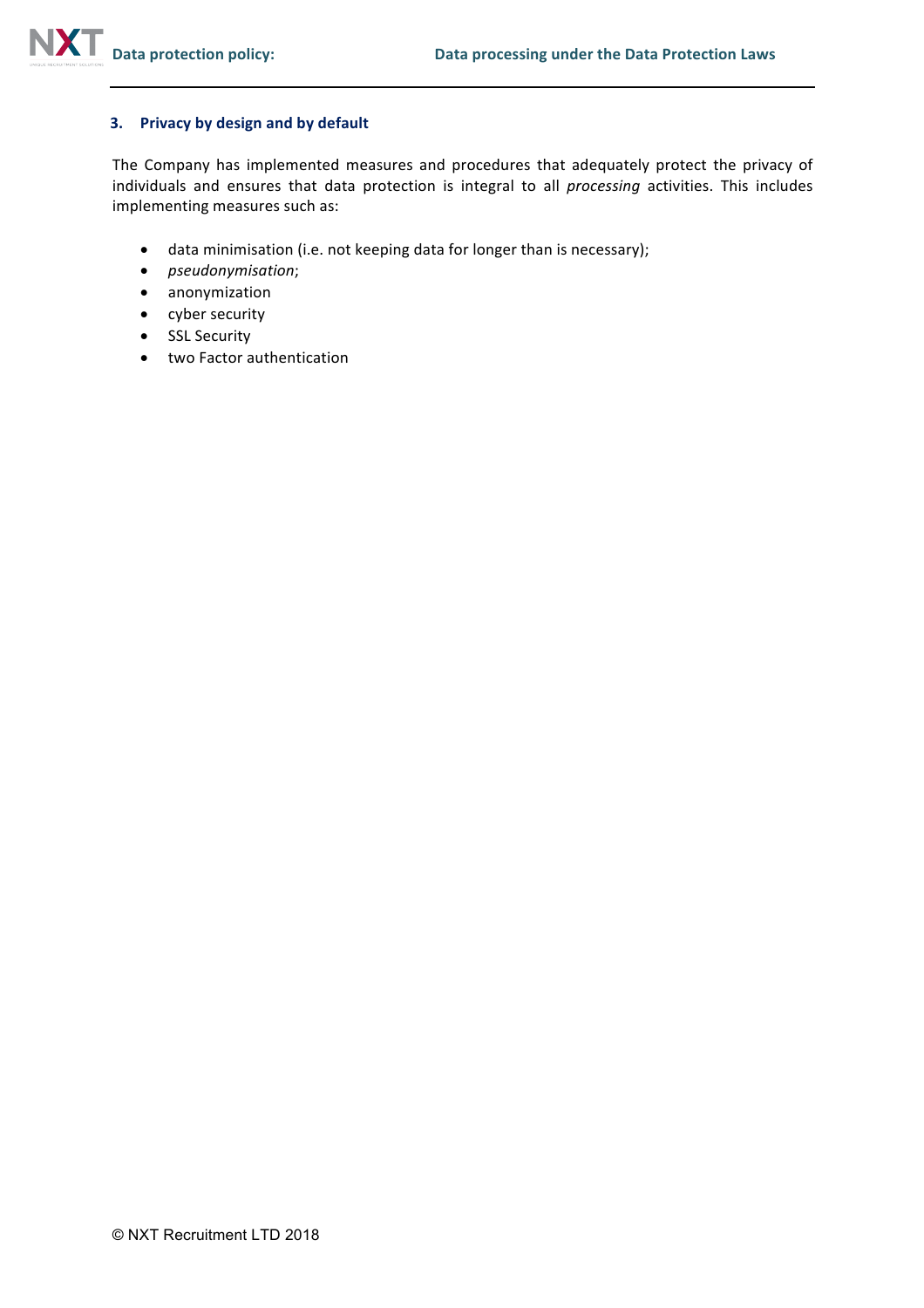

The Company shall provide any information relating to data *processing* to an individual in a concise, transparent, intelligible and easily accessible form, using clear and plain language. The information shall be provided in writing, or by other means, including, where appropriate, by electronic means. The Company may provide this information orally if requested to do so by the individual.

### **1. Privacy notices**

Where the Company collects *personal data* from the individual, the Company will give the individual a privacy notice at the time when it first obtains the *personal data*.

Where the Company collects *personal data* other than from the individual directly, it will give the individual a privacy notice within a reasonable period after obtaining the *personal data*, but at the latest within one month. If the Company intends to disclose the *personal data* to a third party then the privacy notice will be issued when the *personal data* are first disclosed (if not issued sooner).

Where the Company intends to further process the *personal data* for a purpose other than that for which the data was initially collected, the Company will give the individual information on that other purpose and any relevant further information before it does the further *processing*.

### **2.** Subject access requests

The individual is entitled to access their *personal data* on request from the *data controller*.

#### **3. Rectification**

The individual or another *data controller* at the individual's request, has the right to ask the Company to rectify any inaccurate or incomplete *personal data* concerning an individual.

If the Company has given the personal data to any third parties it will tell those third parties that it has received a request to rectify the *personal data* unless this proves impossible or involves disproportionate effort. Those third parties should also rectify the *personal data* they hold - however the Company will not be in a position to audit those third parties to ensure that the rectification has occurred.

### **4. Erasure**

The individual or another *data controller* at the individual's request, has the right to ask the Company to erase an individual's *personal data.* 

If the Company receives a request to erase it will ask the individual if s/he wants his *personal data* to be removed entirely or whether s/he is happy for his or her details to be kept on a list of individuals who do not want to be contacted in the future (for a specified period or otherwise). The Company cannot keep a record of individuals whose data it has erased so the individual may be contacted again by the Company should the Company come into possession of the individual's *personal data* at a later date.

If the Company has made the data public, it shall take reasonable steps to inform other *data controllers* and *data processors processing* the *personal data* to erase the *personal data*, taking into account available technology and the cost of implementation.

If the Company has given the *personal data* to any third parties it will tell those third parties that it has received a request to erase the *personal data*, unless this proves impossible or involves disproportionate effort. Those third parties should also rectify the *personal data* they hold - however the Company will not be in a position to audit those third parties to ensure that the rectification has occurred.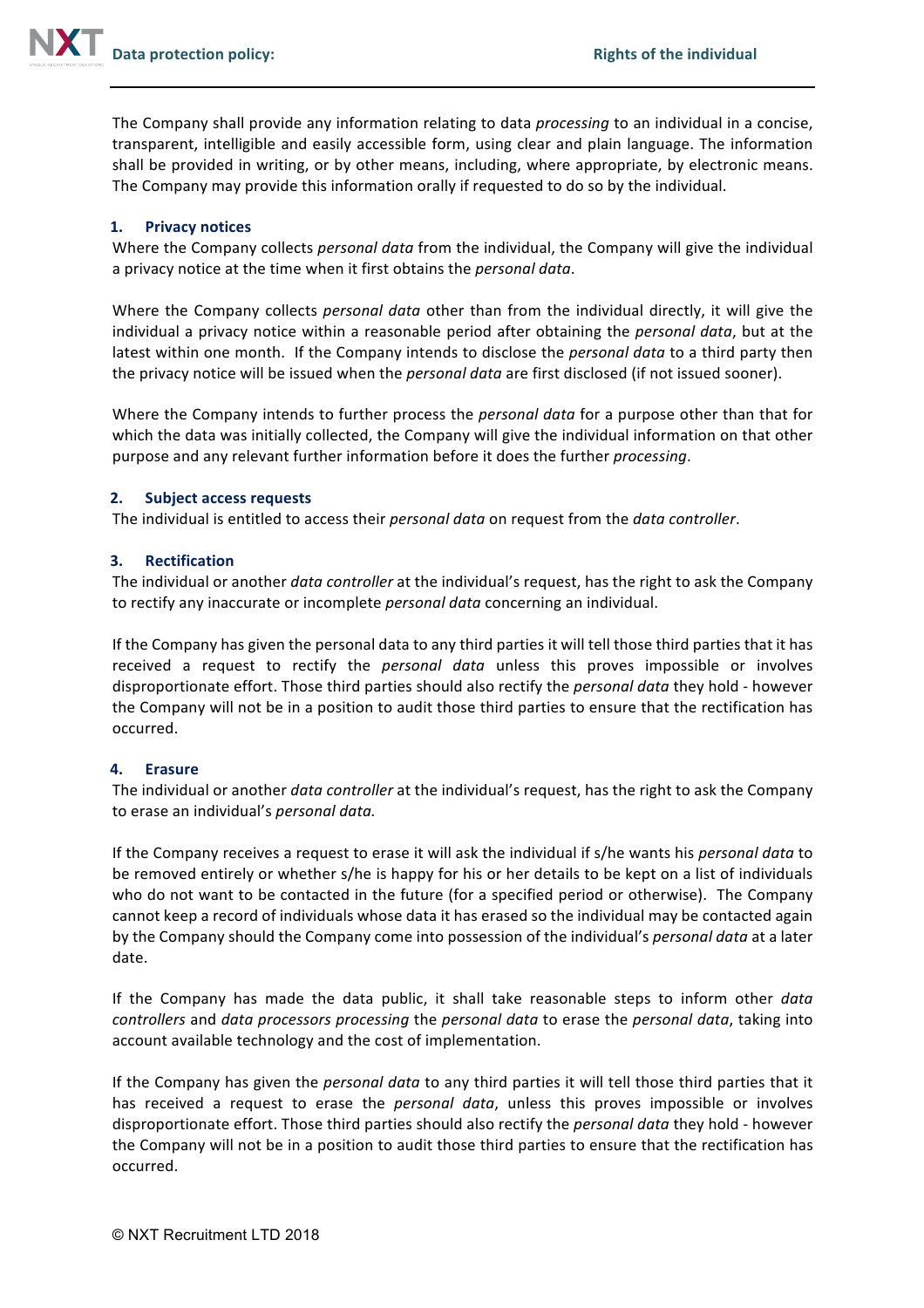### **5.** Restriction of *processing*

The individual or a *data controller* at the individual's request, has the right to ask the Company to restrict its *processing* of an individual's *personal data* where:

- The individual challenges the accuracy of the *personal data*;
- The *processing* is unlawful and the individual opposes its erasure;
- The Company no longer needs the *personal data* for the purposes of the *processing*, but the *personal data* is required for the establishment, exercise or defence of legal claims; or
- The individual has objected to *processing* (on the grounds of a public interest or legitimate interest) pending the verification whether the legitimate grounds of the Company override those of the individual.

If the Company has given the *personal data* to any third parties it will tell those third parties that it has received a request to restrict the *personal data*, unless this proves impossible or involves disproportionate effort. Those third parties should also rectify the *personal data* they hold - however the Company will not be in a position to audit those third parties to ensure that the rectification has occurred. 

### **6. Data portability**

The individual shall have the right to receive *personal data* concerning him or her, which he or she has provided to the Company, in a structured, commonly used and machine-readable format and have the right to transmit those data to another *data controller* in circumstances where:

- The *processing* is based on the individual's *consent* or a contract; and
- The *processing* is carried out by automated means.

Where feasible, the Company will send the *personal data* to a named third party on the individual's request. 

### **7.** Object to processing

The individual has the right to object to their *personal data* being processed based on a public interest or a legitimate interest. The individual will also be able to object to the *profiling* of their data based on a public interest or a legitimate interest.

The Company shall cease *processing* unless it has compelling legitimate grounds to continue to process the *personal data* which override the individual's interests, rights and freedoms or for the establishment, exercise or defence of legal claims.

The individual has the right to object to their *personal data* for direct marketing.

### **8. Enforcement of rights**

All requests regarding individual rights should be sent to the person whose details are listed in the Appendix.

The Company shall act upon any subject access request, or any request relating to rectification, erasure, restriction, data portability or objection or automated decision making processes or profiling within one month of receipt of the request. The Company may extend this period for two further months where necessary, taking into account the complexity and the number of requests.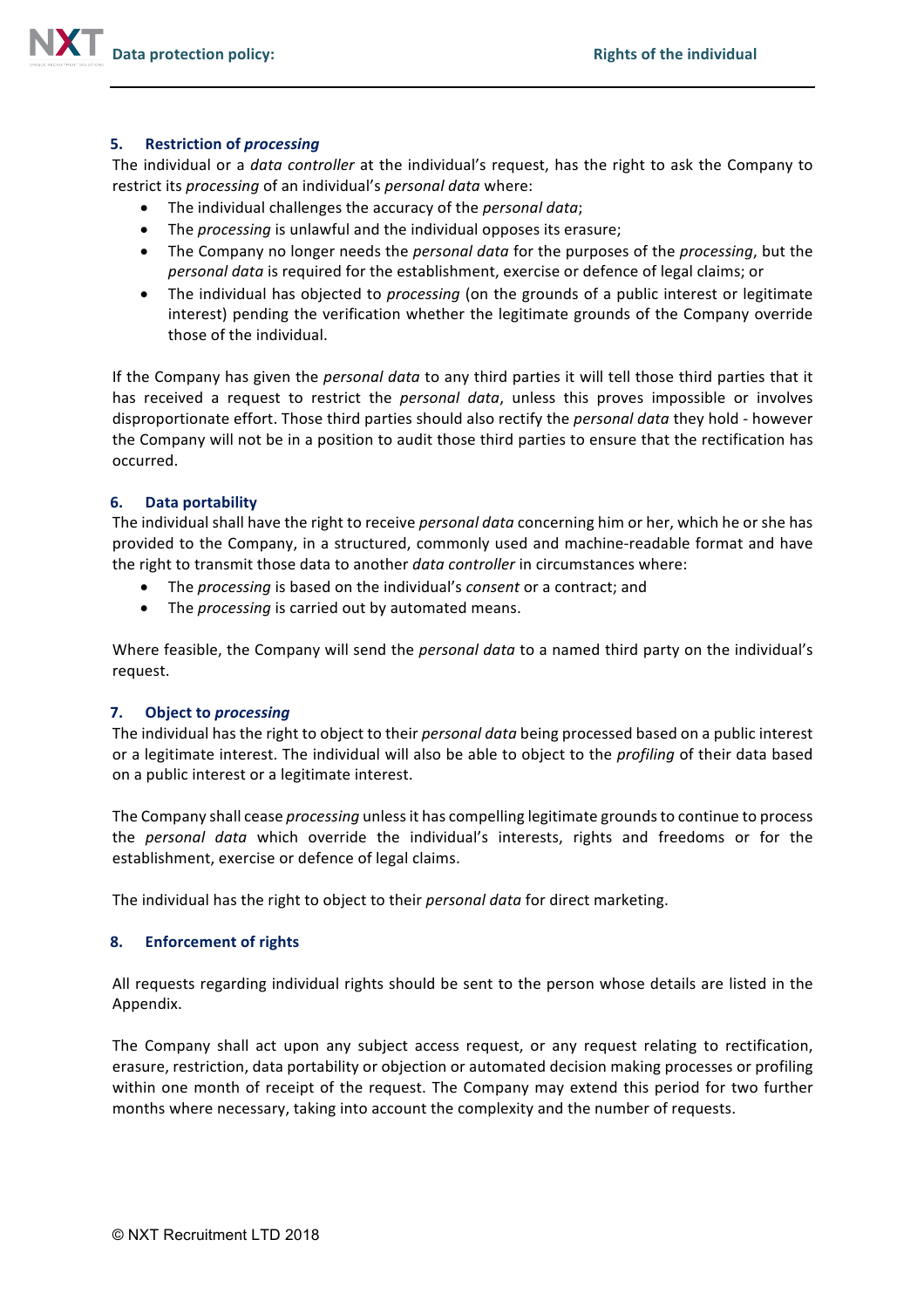Where the Company considers that a request under this section is manifestly unfounded or excessive due to the request's repetitive nature the Company may either refuse to act on the request or may charge a reasonable fee taking into account the administrative costs involved.

## **9. Automated decision making**

The Company will not subject individuals to decisions based on automated *processing* that produce a legal effect or a similarly significant effect on the individual, except where the automated decision:

- Is necessary for the entering into or performance of a contract between the *data controller* and the individual;
- Is authorised by law; or
- The individual has given their explicit *consent*.

The Company will not carry out any automated decision-making or *profiling* using the *personal data* of a child.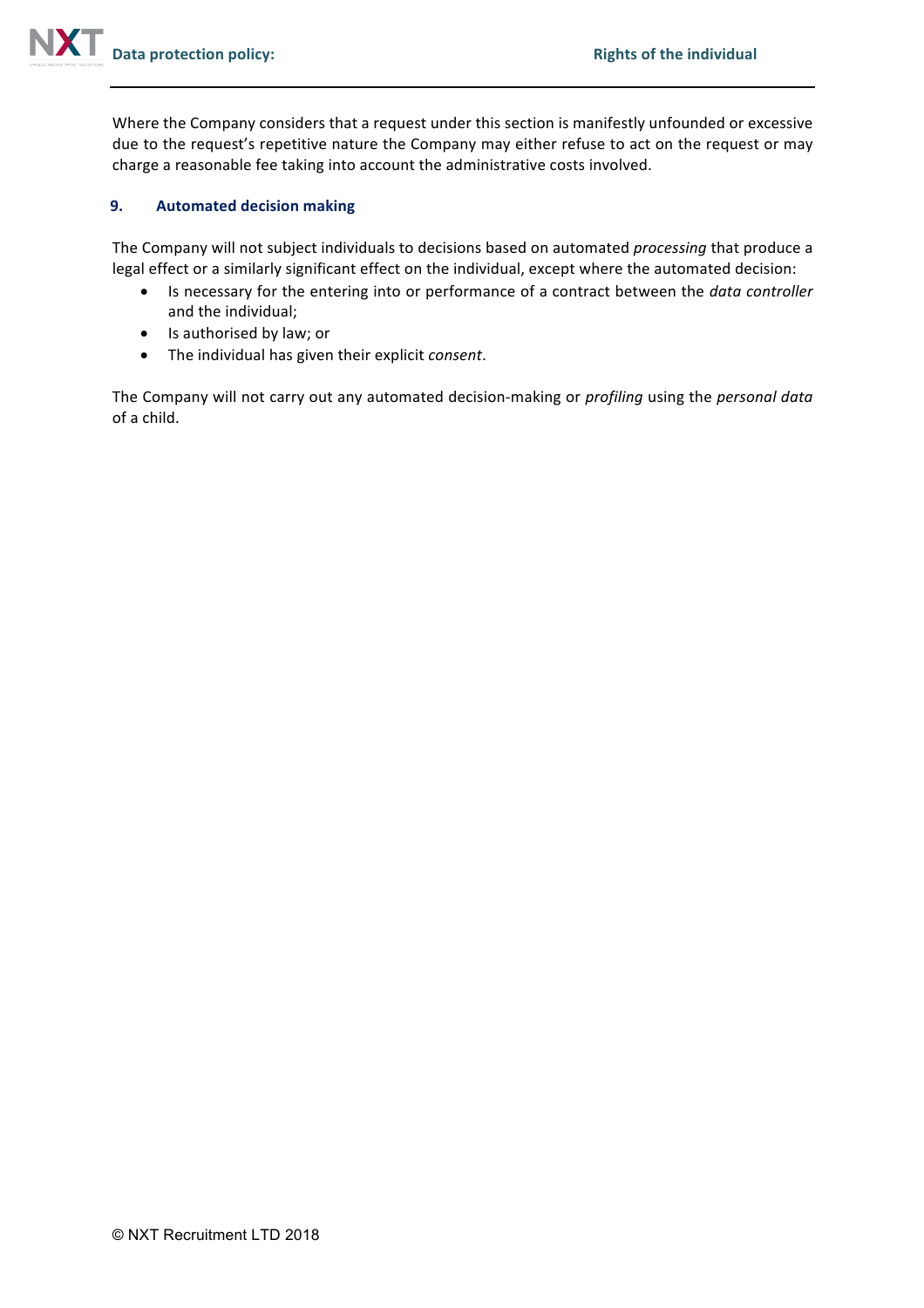### **Reporting** *personal data* **breaches**

All data breaches should be referred to the persons whose details are listed in the Appendix.

### **1.** *Personal data breaches* **where the Company is the** *data controller***:**

Where the Company establishes that a *personal data breach* has taken place, the Company will take steps to contain and recover the breach. Where a *personal data breach* is likely to result in a risk to the rights and freedoms of any individual the Company will notify the ICO.

Where the *personal data breach* happens outside the UK, the Company shall alert the relevant supervisory authority for data breaches in the effected jurisdiction.

### **2.** *Personal data breaches* **where the Company is the** *data processor***:**

The Company will alert the relevant *data controller* as to the *personal data breach* as soon as they are aware of the breach.

### **3. Communicating** *personal data breaches* **to individuals**

Where the Company has identified a *personal data breach* resulting in a high risk to the rights and freedoms of any individual, the Company shall tell all affected individuals without undue delay.

The Company will not be required to tell individuals about the *personal data breach* where:

- The Company has implemented appropriate technical and organisational protection measures to the *personal data* affected by the breach, in particular to make the *personal data* unintelligible to any person who is not authorised to access it, such as encryption.
- The Company has taken subsequent measures which ensure that the high risk to the rights and freedoms of the individual is no longer likely to materialise.
- It would involve disproportionate effort to tell all affected individuals. Instead, the Company shall make a public communication or similar measure to tell all affected individuals.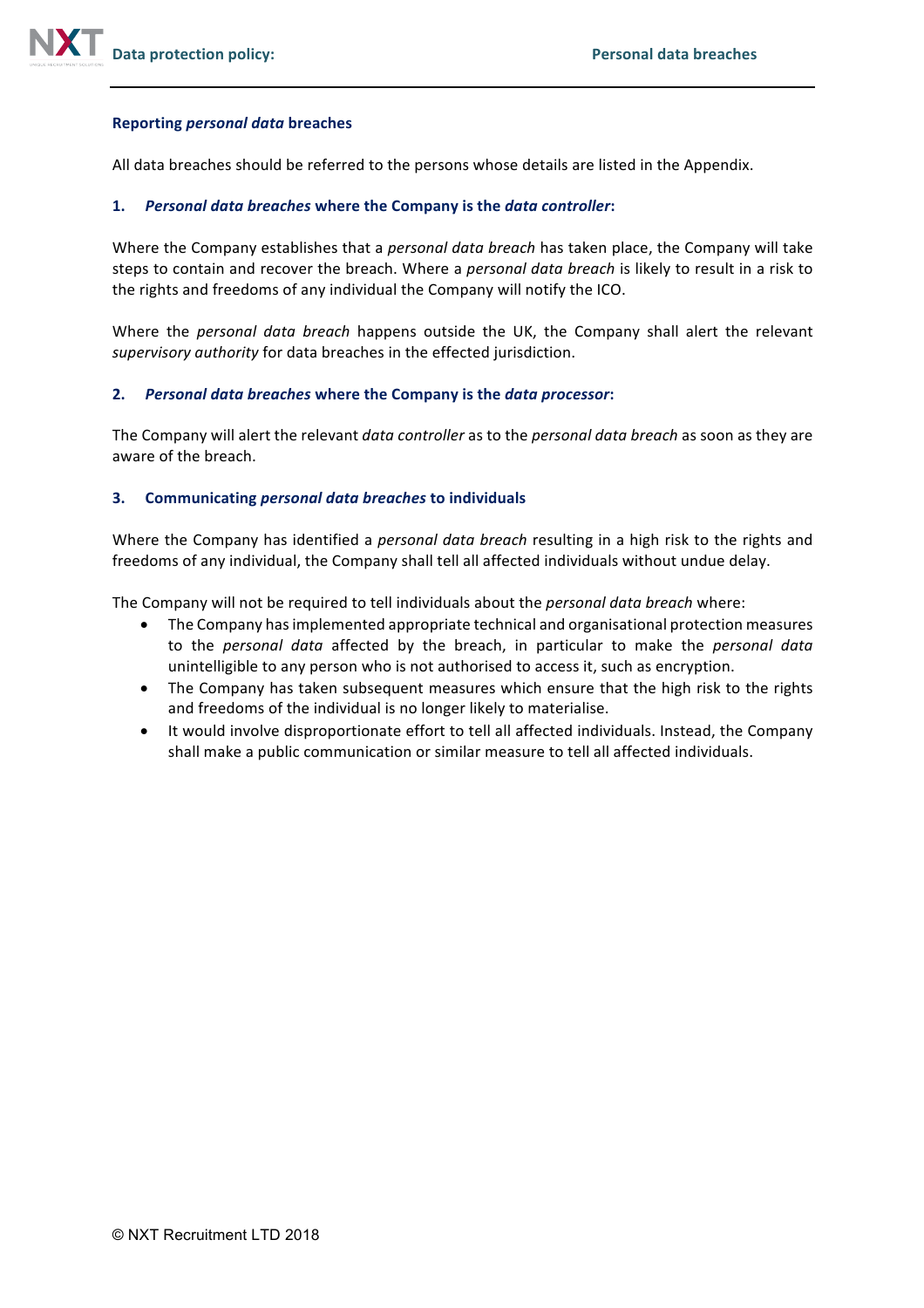All individuals have the following rights under the Human Rights Act 1998 (HRA) and in dealing with *personal data* these should be respected at all times:

- Right to respect for private and family life (Article 8).
- Freedom of thought, belief and religion (Article 9).
- Freedom of expression (Article 10).
- Freedom of assembly and association (Article 11).
- Protection from discrimination in respect of rights and freedoms under the HRA (Article 14).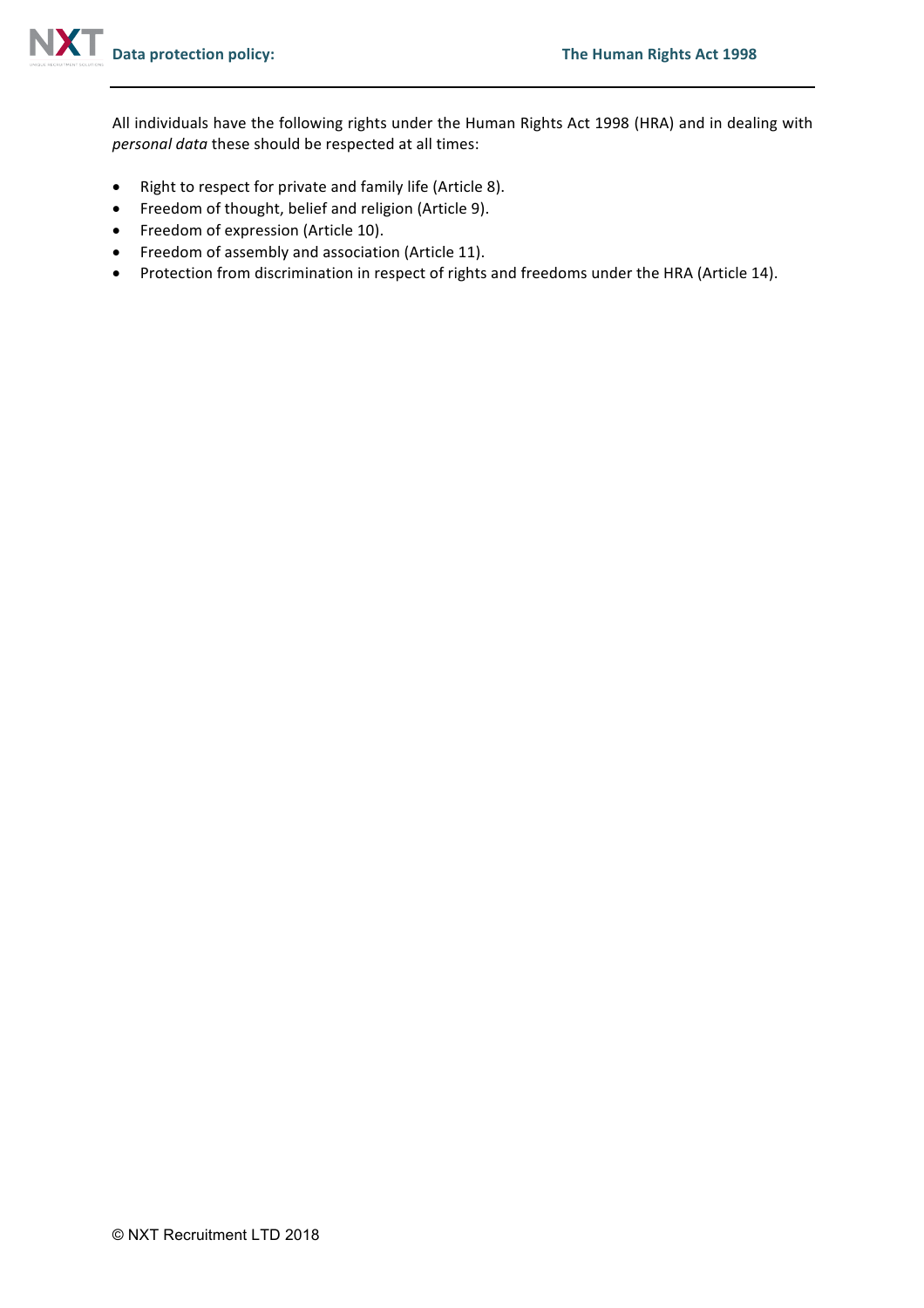If you have a complaint or suggestion about the Company's handling of *personal data* then please contact the person whose details are listed in the Appendix to this policy.

Alternatively you can contact the ICO directly on 0303 123 1113 or at https://ico.org.uk/global/contact-us/email/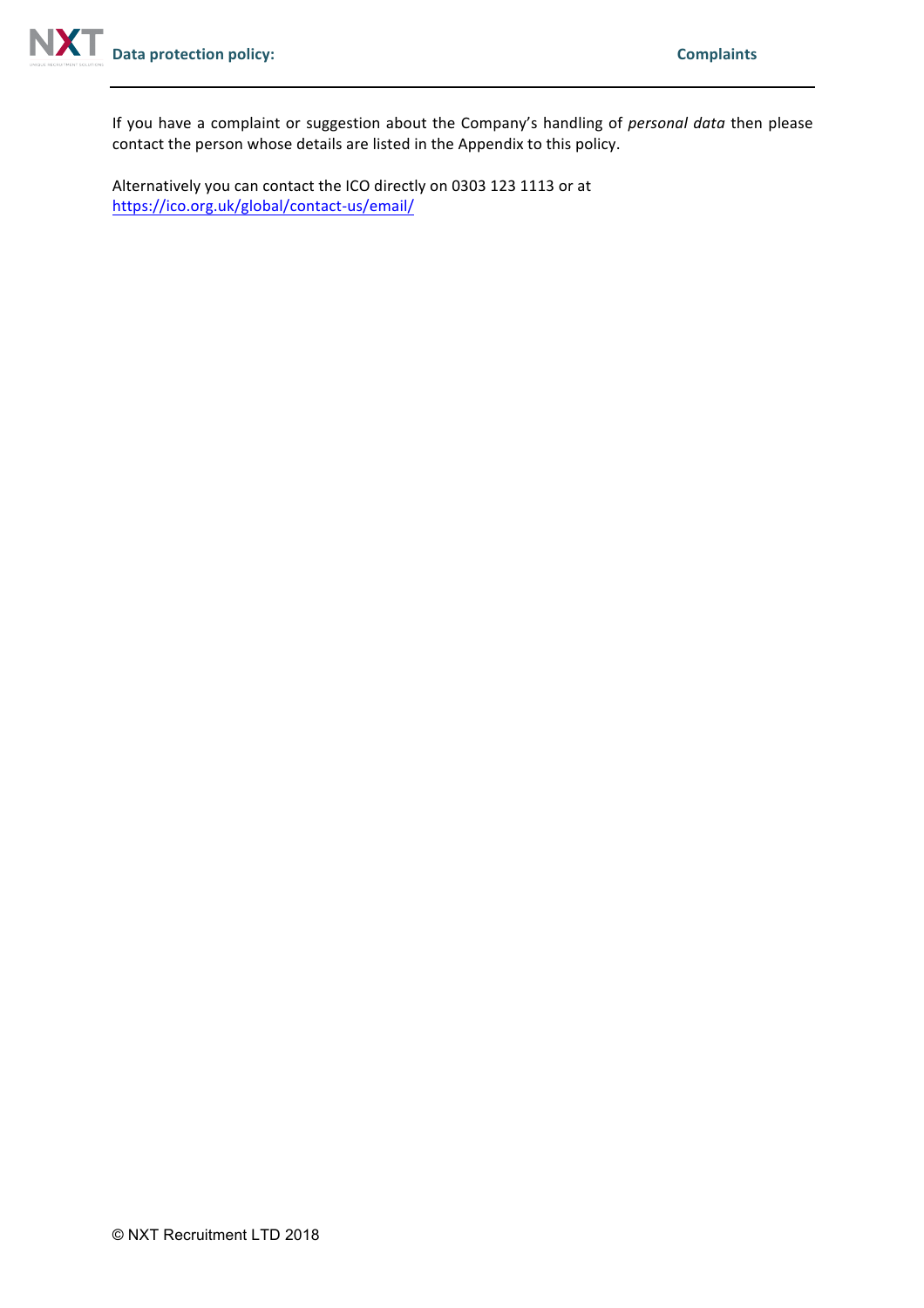The following members of NXT have responsibility for

- adding, amending or deleting *personal data*; **Ben Foster Simon Glencross**
- responding to subject access requests/requests for rectification, erasure, restriction data portability, objection and automated decision-making processes and profiling; **Simon** *Glencross*
- reporting data breaches/dealing with complaints; and/or
- details of the Data Protection Officer where applicable [where applicable]. **Simon Glencross**